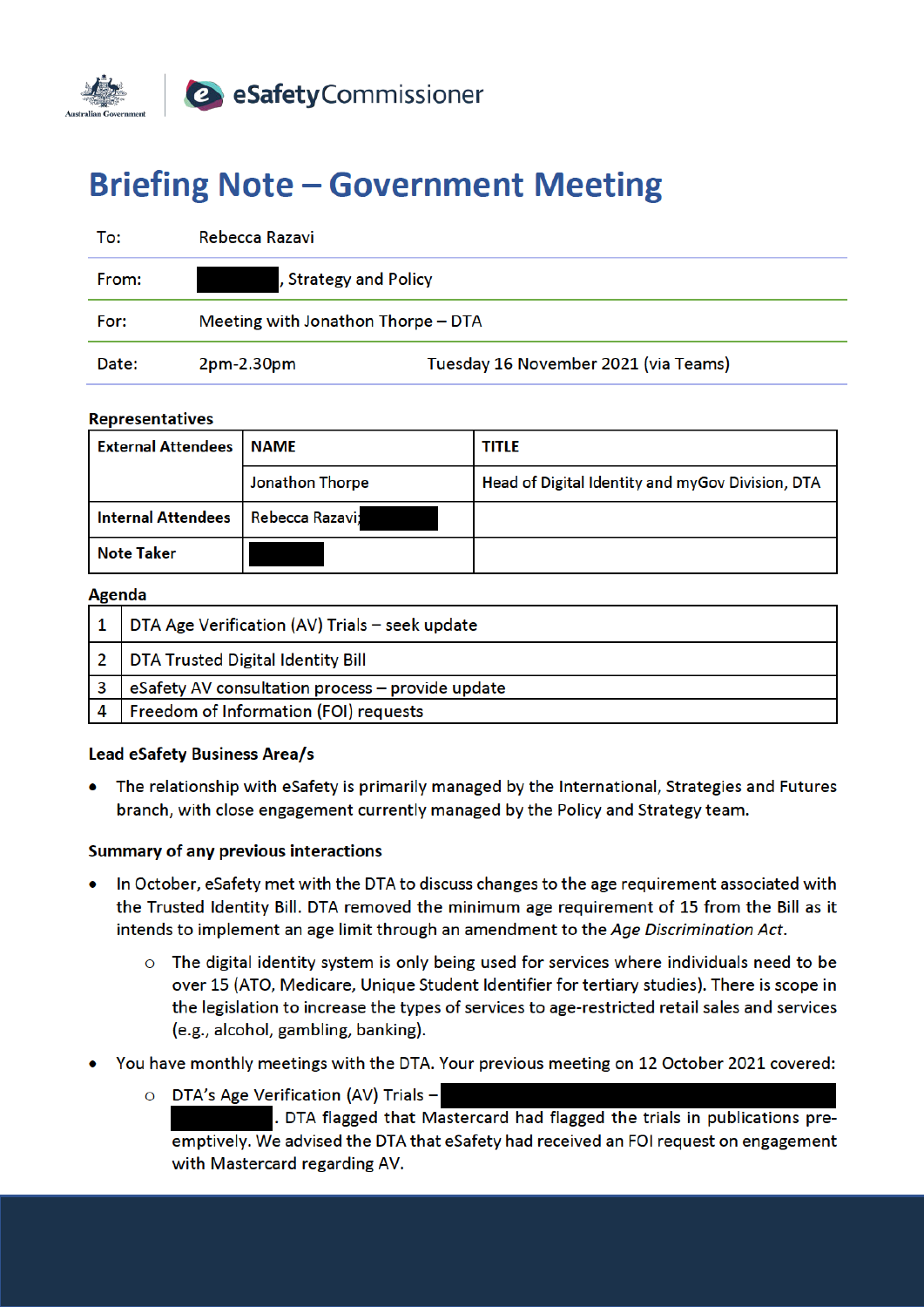- o Progress on the DTA's Trusted Digital Identity Bill
- o An update on eSafety's AV roadmap call for evidence and consultations

## **Top points/questions to raise and eSafety outcomes sought**

• Progress update on DTA's AV trial project

frameworks that are being employed.

• Raising DTA's awareness of the multiple FOI requests received by eSafety regarding agency engagement and Mastercard's involvement in DTA's AV trials.

## **Talking Points:**

| Agenda item 1: DTA Age Verification (AV) Trials                                                                                                                                                                                             |  |  |  |
|---------------------------------------------------------------------------------------------------------------------------------------------------------------------------------------------------------------------------------------------|--|--|--|
| You may wish to seek an update on the                                                                                                                                                                                                       |  |  |  |
| Agenda item 2: DTA Trusted Identity legislation                                                                                                                                                                                             |  |  |  |
| You may wish to note that we have been advised by DTA colleagues that t                                                                                                                                                                     |  |  |  |
|                                                                                                                                                                                                                                             |  |  |  |
| You may wish to raise that                                                                                                                                                                                                                  |  |  |  |
|                                                                                                                                                                                                                                             |  |  |  |
| Agenda item 3: eSafety AV consultation process<br>We have analysed the submissions received for the call for evidence and plan to release high<br>$\bullet$<br>level summaries on our website shortly.                                      |  |  |  |
| Of note, stakeholders suggested that:<br>$\bullet$<br>There should be a single regulatory or oversight body that is responsible for proactively<br>$\circ$<br>investigating, auditing, monitoring, and assessing compliance with AV regime. |  |  |  |
| Requirements should be proportionate (based on risk) - blanket requirements across<br>$\circ$<br>all relevant platforms and services should be avoided.                                                                                     |  |  |  |
| Age verification and assessment technologies should meet clear and transparent<br>$\circ$<br>standards, be certified, independently audited, and demonstrate robust privacy and<br>security settings.                                       |  |  |  |
| There were mixed attitudes towards one-off age checks which present less friction for<br>$\circ$<br>user experience, and single use checks which require repeat user verification.                                                          |  |  |  |
| Educating the public on how AV technologies work and how they are privacy-<br>$\circ$<br>preserving was raised as a key issue and a requirement to achieving successful<br>implementation.                                                  |  |  |  |
| We commenced our consultation process last week and will be speaking with AV and safety<br>tech providers in Australia and the UK in the next fortnight.                                                                                    |  |  |  |
| We are happy to share insights from those meetings with you as they relate to standards and                                                                                                                                                 |  |  |  |